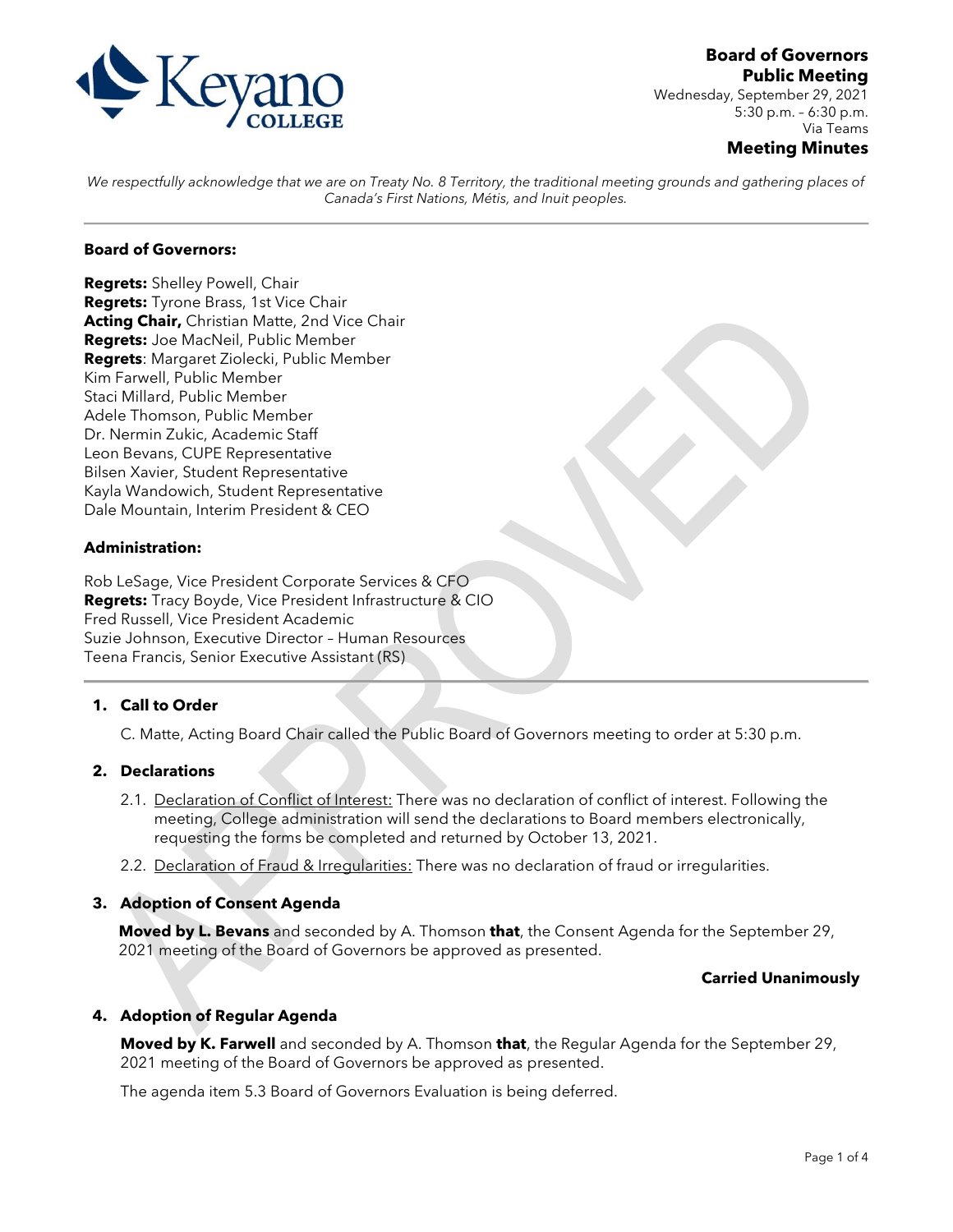Addition to the agenda is 5.4 Public Interest Commissioner's Report.

**Moved by K. Farwell** and seconded by L. Bevans **that**, the Regular Agenda for the September 29, 2021 meeting of the Board of Governors be approved as amended.

## **Carried Unanimously**

### **5. Governance & HR Update**

#### 5.1. Board of Governors Standing Committee Memberships/Appointments

A. Thomson, Public Member for the Governance & HR Committee provided an update in the absence of J. MacNeil, Chair

**Moved by S. Millard** and seconded by K. Farwell, **that** the Governance & HR Committee recommends the Board of Governors approve the appointment of Leon Bevans, CUPE Representative to the Governance & HR Committee.

#### **Carried Unanimously**

## 5.2. President Search Committee Debrief

**Moved by K. Farwell** and seconded by K. Wandowich, as recommended by the Governance & HR Committee; **that**, the Board of Governors rescind the Board Motion passed on October 28, 20210 delegating the role of President Search Committee to the Governance & HR Committee, thus rescinding delegation of the role of President Search Committee from the Governance & HR Committee.

Friendly amendment to the motion included changing October 28, 2021, to October 28, 2020.

### **Carried Unanimously**

## 5.3. Board of Governors Evaluation - Deferred

## 5.4. Public Interest Commission Report

**Moved by L. Bevans** and seconded by K. Farwell, **that** the Board of Governors recommends that the actions from the Public Interest Commissioner's Report be delegated to the Governance & HR Committee to be managed and report back to the Board of Governors.

K. Farwell asked for clarification on the language "managed". The motion was subsequently amended.

**Moved by K. Farwell** and seconded by B. Xavier **that**, the Board of Governors recommends that the actions from the Public Interest Commissioner's Report be delegated to the Governance & HR Committee for recommendations and development of an implementation plan, and to report back to the Board of Governors.

## **Carried Unanimously**

## **6. Finance & Audit Committee Update**

## 6.1. Monthly Financials

The College fiscal year began in July. The financial statements were reviewed by the Finance & Audit Committee. The month and year-to-day actuals were also provided and reviewed. Several items, such as vacation accruals were not recorded, but will be included in the September financial review.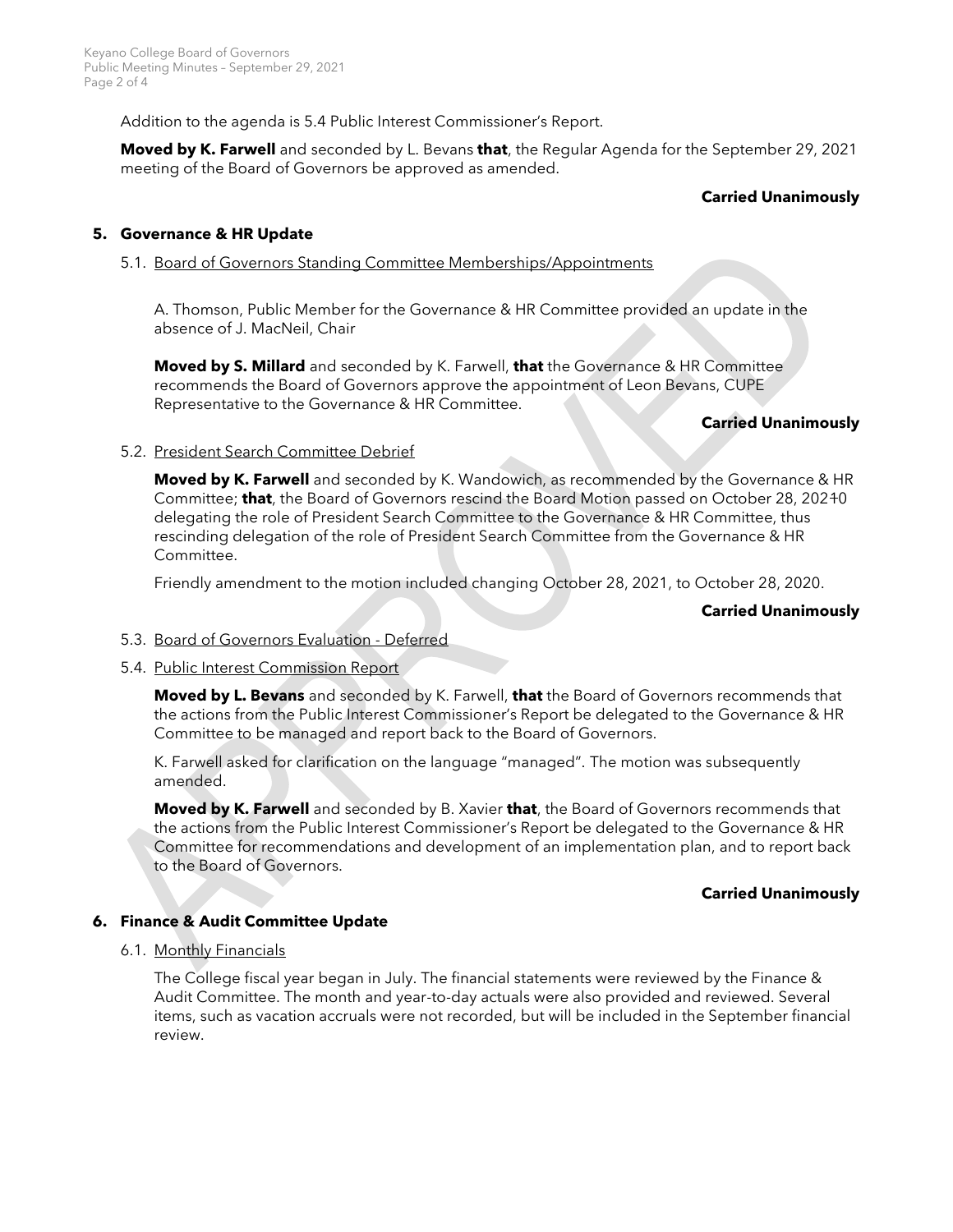### 6.2. Year-End Review Audit Status

K. Farwell reported, the College is in great shape and ready for the audit. There were no issues identified for the KC Land Trust Corporation or the KC Foundation audits, however the College does have the two outstanding recommendations.

#### 6.3. Compliance Deadlines Schedule

K. Farwell advised that the College is on target to meet the two Alberta Government schedule requirements within this reporting period.

The College Legislative Compliance Committee will resume meetings this month.

# **7. Briefing Note: Keyano College Land Trust Corporation Update**

College administration summarized the briefing note pertaining to the KC Land Trust Corporation and reported that a settlement between KC Land Trust Corporation and the contractor was reached on September 15, 2021. The settlement provided the KC Land Trust Corporation with a credit what would be used to develop the RFP, issue and evaluate. The timeframe for completion is the fall of 2021.

College administration also provided historical context reporting, in April 2013, KCLTC and a Contractor entered into an Agreement for Project Management Services for the development and construction of Saline Creek lands. Due to economic downturn in the Fort McMurray region, in May 2015, KCLTC and the Contractor agreed that the Project would be postponed, however, the Contractor would continue to provide services. At that time, KCLTC estimated that Contractor had been advanced \$427,147. The original Project Management Services contract was terminated in January 2020. A legal claim was subsequently filed by KCLTC for recovery of advanced funds.

In May 2021, the KCLTC Board of Directors decided to seek proposals from developers via an RFP to gauge interest and opportunity to advance development. It was proposed that the Contractor could provide such service through a mutual settlement.

The Contractor will finalize a development RFP what will be reviewed by the KCLTC Board. Once approved, the RFP will be issued, and proposals evaluated. College administration also commented that there could be a couple of RFPs developed over a two-year period.

## **8. Briefing Note: Keyano College Foundation Update**

College administration summarized the briefing note. The KC Foundation financial statements were "accepted", by the former Board Chair, without concerns expressed by the Liquidator.

College administration has received instruction from the Liquidator for the transfer of all unrestricted money to a trust fund account managed by the Liquidator. Once the Liquidator is satisfied all legal claims to funds have been addressed, the Liquidator will transfer the unrestricted fund to Keyano College.

The restricted funds cannot be returned to the College and must be transferred to a charity or not-forprofit organization registered with AGLC. Legal counsel for the College is looking into whether or not the Student Association Keyano College (SAKC) qualifies.

College administration further advised that a briefing note will be presented to the Finance & Audit Committee outlining a proposal to utilize the unrestricted funds.

## **9. In-Camera**

L. Bevans, N. Zukic, B. Xavier and K. Wandowich left the meeting at 6:06 p.m.